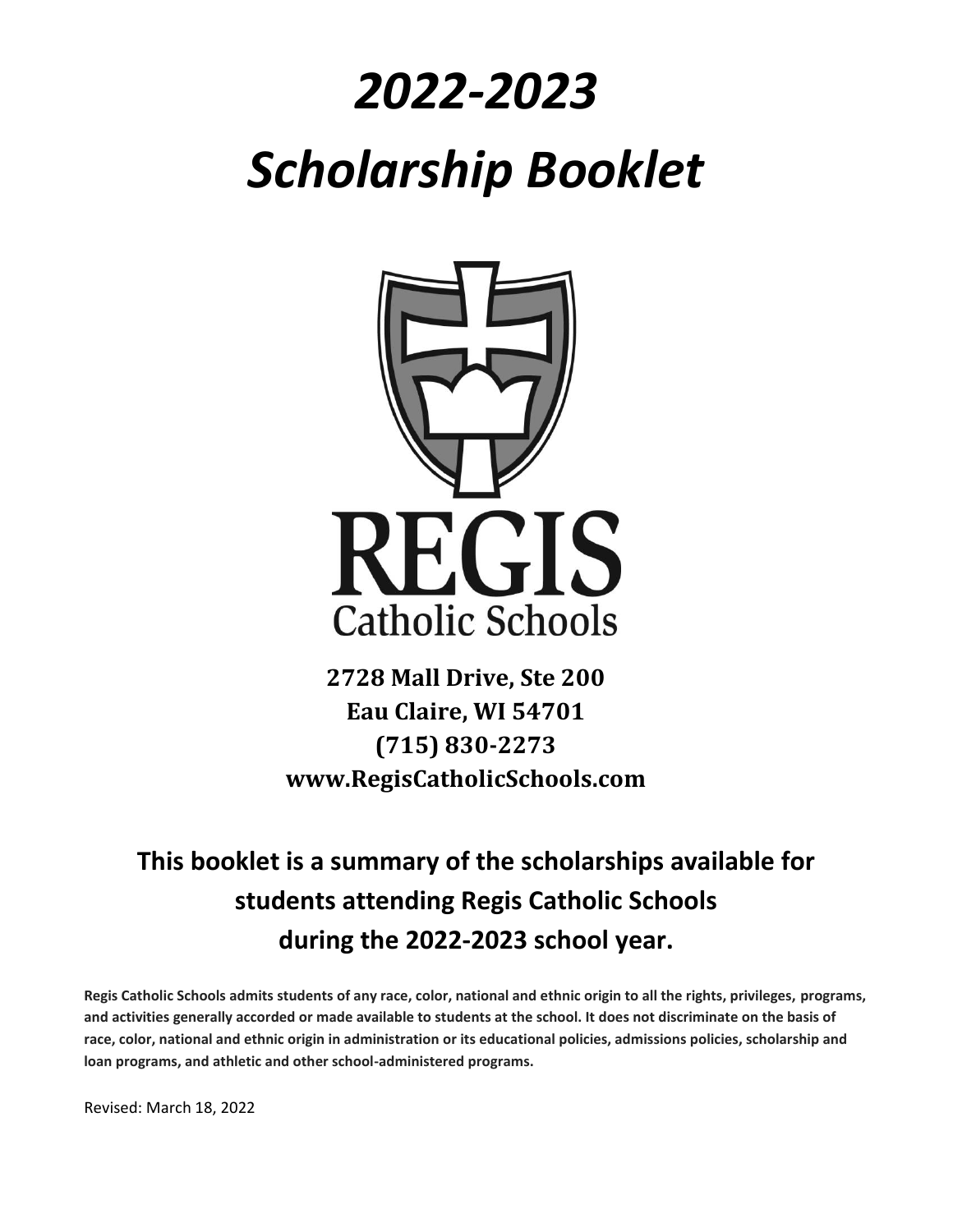# **2022-2023 Parish Specific Scholarships for Current Grades PK-11**

# **Fr. Eugene Klink Memorial Scholarship**

| Amount:      | \$500                                                                         |
|--------------|-------------------------------------------------------------------------------|
| Sponsor:     | <b>Immaculate Conception Parish</b>                                           |
| Eligibility: | Applicants must be a student member of Immaculate Conception parish AND       |
|              | entering grades K-5 at Immaculate Conception Elementary                       |
| To Apply:    | In 150 words or less, applicants must write about themselves and how the      |
|              | school/parish has influenced their life. Applications can be picked up at and |
|              | returned to the Immaculate Conception School Office.                          |

# **Immaculate Conception Parish Scholarship**

| <b>Amount:</b> | \$500                                                                                                      |
|----------------|------------------------------------------------------------------------------------------------------------|
| Sponsor:       | Immaculate Conception Parish                                                                               |
| Eligibility:   | Applicants must be members of Immaculate Conception Parish AND an<br>elementary student entering grade K-6 |
| To apply:      | Applications can be picked up at and returned to the Immaculate Conception<br>School Office.               |

#### **Father Daniel O'Reilly Memorial Scholarships**

| Amount:      | \$500                                                                                                                  |
|--------------|------------------------------------------------------------------------------------------------------------------------|
| Sponsor:     | Immaculate Conception Parish Members and Regis Catholic Schools                                                        |
|              | Foundation                                                                                                             |
| Eligibility: | Applicants must be a student member of Immaculate Conception Parish and a<br>current RMS 8 <sup>th</sup> grade student |
| To apply:    | Complete the 2022-2023 Scholarship Application and return to the Regis High<br>School office.                          |

# **Father Wilger Scholarship**

| Amount:   | Amount varies each year                                                    |
|-----------|----------------------------------------------------------------------------|
| Sponsor:  | St. Mary's Students                                                        |
|           | <b>Eligibility:</b> Students entering grades K-5 at St. Mary's Elementary  |
| To apply: | No application is necessary. Scholarship is awarded by teacher nomination. |

# **St. James the Greater Tuition Endowment Scholarship**

| <b>Amount:</b> | - S200                                                                                                   |
|----------------|----------------------------------------------------------------------------------------------------------|
| Sponsor:       | St. James the Greater Tuition Endowment                                                                  |
|                | <b>Eligibility:</b> St. James parishioner entering grades 1-5 at St. James Catholic Elementary<br>School |
| To apply:      | No application is necessary.                                                                             |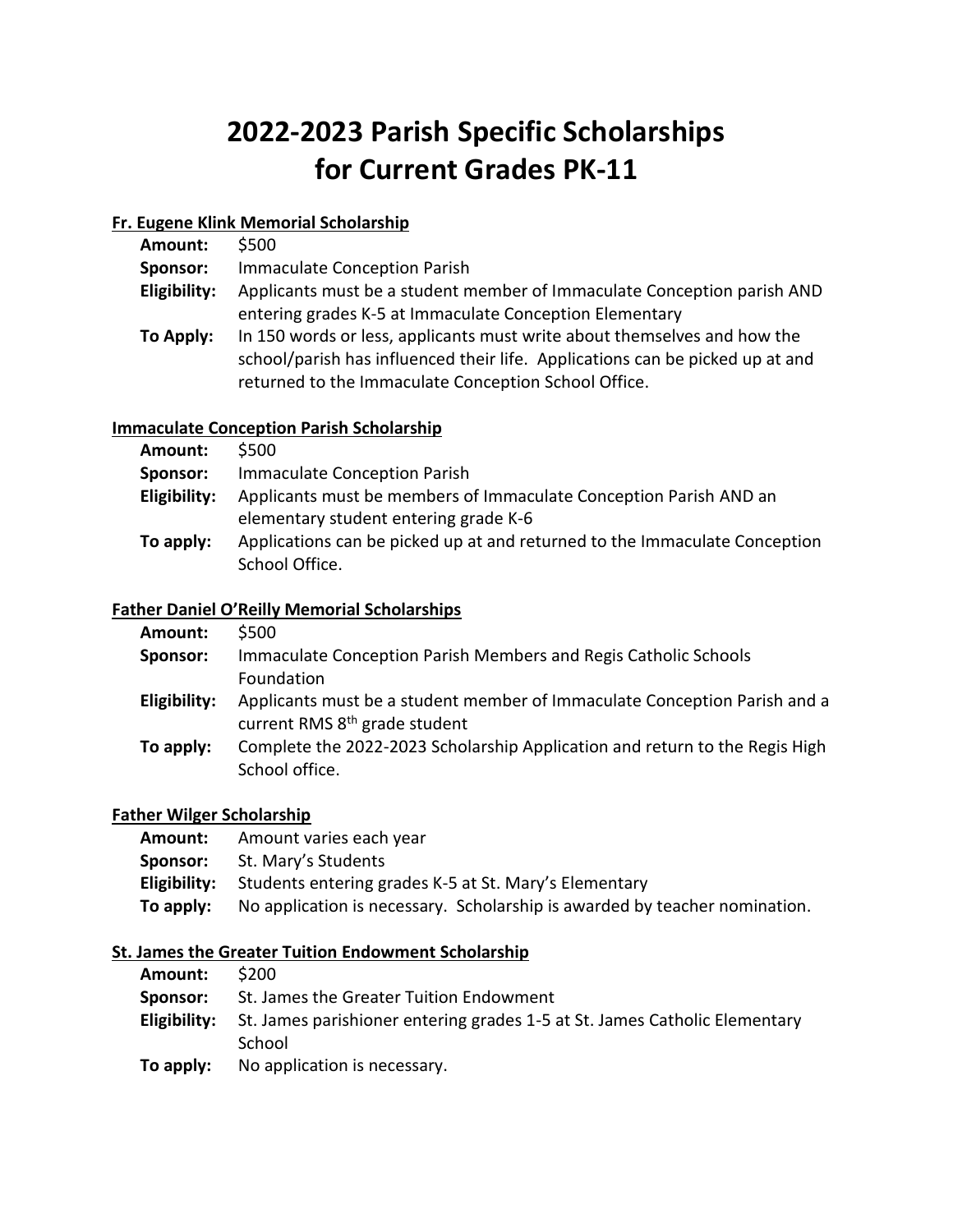#### **St. James the Greater Tuition Endowment Scholarship**

| Amount:  | Amount varies each year                                                                              |
|----------|------------------------------------------------------------------------------------------------------|
| Sponsor: | St. James the Greater Tuition Endowment                                                              |
|          | <b>Eligibility:</b> St. James parishioner entering $6th - 12th$ grade at Regis Middle or High School |
|          | <b>To apply:</b> No application is necessary.                                                        |

#### **St. James Round Table Scholarship**

| Amount:   | Both the number of scholarships and amounts vary                                                                           |
|-----------|----------------------------------------------------------------------------------------------------------------------------|
| Sponsor:  | Terry Griffin                                                                                                              |
|           | <b>Eligibility:</b> Current 5 <sup>th</sup> grade student at St. James Elementary School entering 6 <sup>th</sup> grade at |
|           | Regis Middle School                                                                                                        |
| To apply: | No application is necessary.                                                                                               |

# **St. James Parish Council of Catholic Women**

| Amount:      | Both the number of scholarships and amounts vary                                                                      |
|--------------|-----------------------------------------------------------------------------------------------------------------------|
| Sponsor:     | St. James Parish Council of Catholic Women                                                                            |
| Eligibility: | St. James parishioner who is a current $8^{th}$ grade student at RMS, entering $9^{th}$<br>grade at Regis High School |
| To apply:    | No application is necessary.                                                                                          |

# **Vinnie Lee Memorial Scholarship**

| <b>Amount:</b> | - S500                                                                              |
|----------------|-------------------------------------------------------------------------------------|
|                | <b>Sponsor:</b> Vinnie Lee Family                                                   |
|                | Eligibility: St. James elementary students from Vinnie Lee's class (class of 2030). |
| To apply:      | No application is necessary. St. James principal will choose the recipient.         |

# **St. Olaf PCCW & St. Olaf's Men's Club Family Scholarship**

| <b>Amount:</b> | Both the number of scholarships and amounts vary each year                                                                                         |
|----------------|----------------------------------------------------------------------------------------------------------------------------------------------------|
| Sponsor:       | St. Olaf Parish Council of Catholic Women & Men's Club                                                                                             |
| Eligibility:   | St. Olaf parishioner who is a current 8 <sup>th</sup> grade student at Regis Middle School,<br>entering 9 <sup>th</sup> grade at Regis High School |
| Criteria:      | No application is necessary.                                                                                                                       |

# **Sacred Heart/St. Patrick's Parish Scholarship (ESSAY REQUIRED)**

**Amount:** \$500 Renewable for up to four years toward Regis High School tuition

- **Sponsor:** Sacred Heart/St. Patrick's Parish
- **Eligibility:** Sacred Heart/St. Patrick's parishioner who is a current 8th grade student at Regis Middle School, entering 9<sup>th</sup> grade at Regis High School
- **To apply:** Complete the 2022-2023 Scholarship Application. **See application for essay requirements.**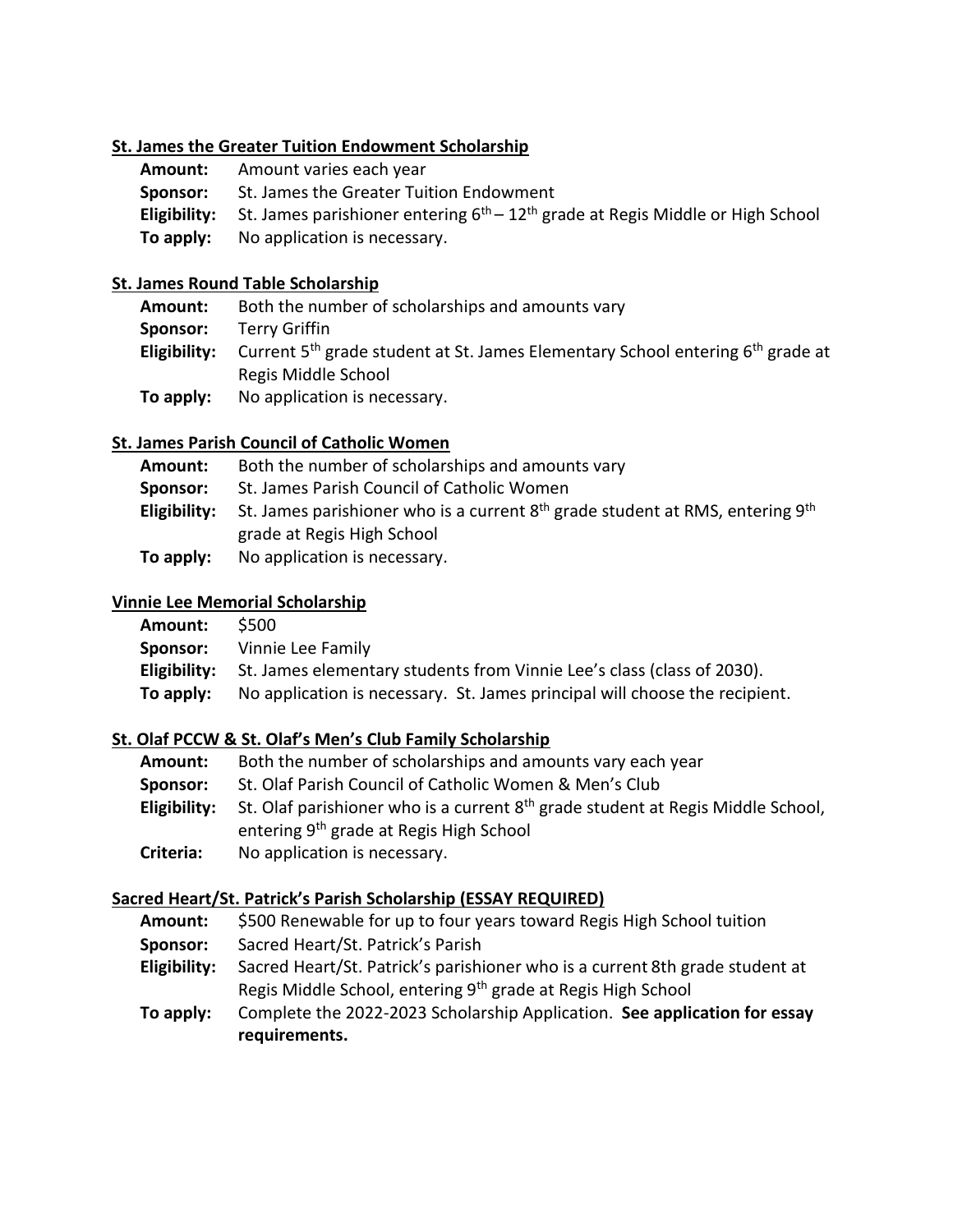# **2022-2023 Foundation and Endowment Scholarships for Current Grades PK-11**

# **Eau Claire Catholic Women's Club**

| Amount:      | 2 @ \$225 each – one for a female student entering Regis High School and one<br>for a female student entering Regis Middle School |
|--------------|-----------------------------------------------------------------------------------------------------------------------------------|
|              | 3 @ \$150 each for one female student entering each of the Regis Catholic                                                         |
|              | Schools elementary schools                                                                                                        |
| Sponsor:     | Eau Claire Catholic Women's Club                                                                                                  |
| Eligibility: | Must be a female student entering grades K-12 in one of our Regis Catholic<br><b>Schools</b>                                      |
| To apply:    | No application necessary. Student must have strong Catholic faith and will be<br>selected by school staff.                        |

# **For ALL scholarships listed on the following pages, please complete the 2022-2023 Scholarship Application found in the High School office and also Under Helpful Links on the High School website.**

**Please complete only one (1) application form to be considered for general scholarships for which you qualify. You need not apply separately for each scholarship. General selection criteria include merit, community involvement, strong leadership skills, good moral character, and an interest in pursuing a Catholic education at Regis Catholic Schools. If the scholarship requires a separate essay, please make a copy of your completed application form and attach it to your essay as those scholarships could be reviewed by people other than those on the Scholarship Review Committee.**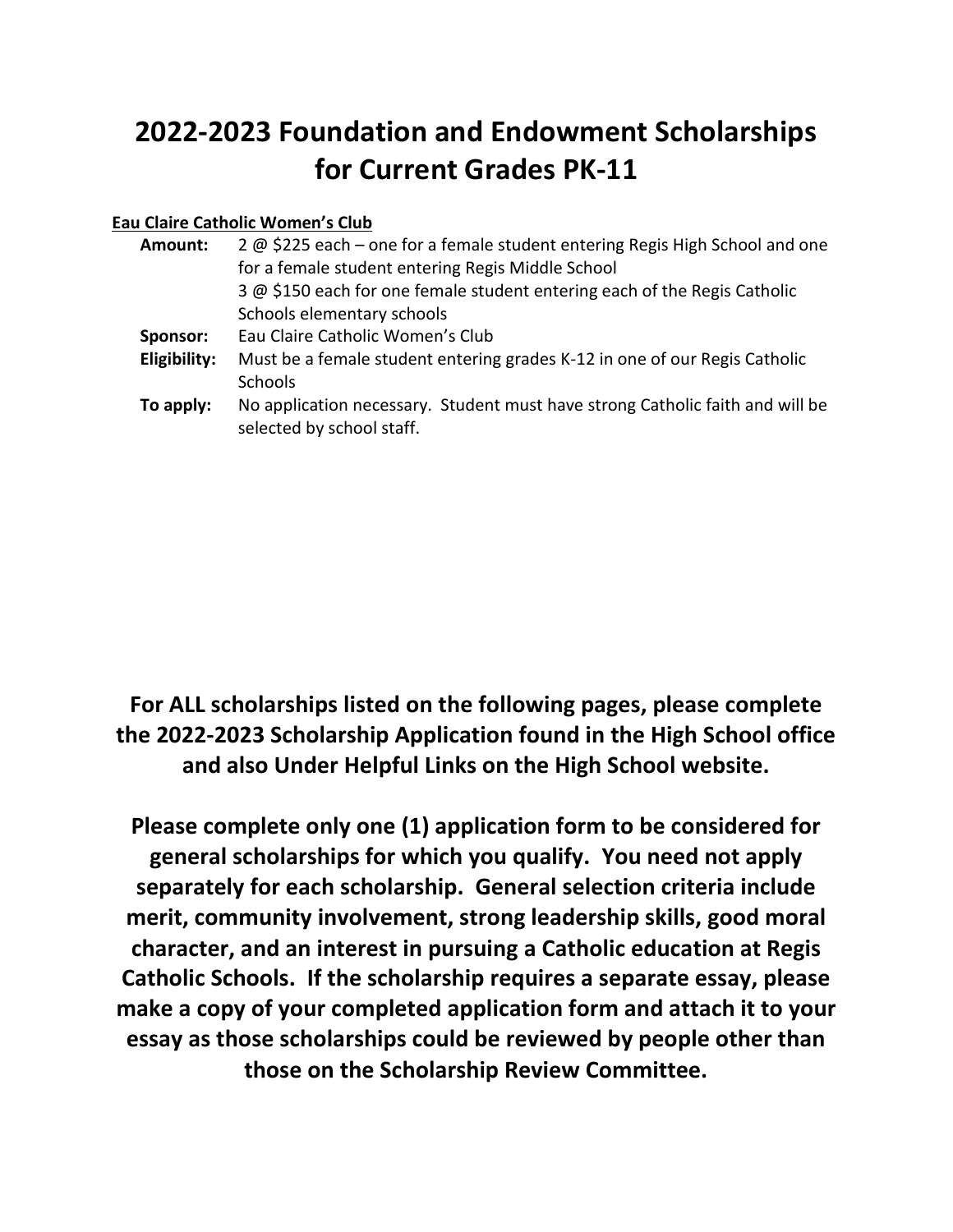# **2022-2023 Foundation and Endowment Scholarships for Current 8th Graders**

# **Al Corneiller Class of 1958 Memorial Scholarship**

| Amount:   | <b>S500</b>                                                                                    |
|-----------|------------------------------------------------------------------------------------------------|
| Sponsor:  | Mike Corneiller                                                                                |
|           | <b>Eligibility:</b> Current RMS $8th$ grade student attending Regis High School in $9th$ grade |
| Criteria: | This scholarship will be awarded to a student with an interest in music.                       |

# **Bob Duren Memorial Scholarship (ESSAY REQUIRED)**

|          | See application for essay requirements.                                                        |
|----------|------------------------------------------------------------------------------------------------|
|          | <b>Eligibility:</b> Current RMS $8th$ grade student attending Regis High School in $9th$ grade |
| Sponsor: | Regis High School Student Council                                                              |
| Amount:  | <b>S300</b>                                                                                    |

#### **Bob and Elsie Kappus Scholarship**

| <b>Amount:</b> | \$1,500 (scholarship may be divided amongst several applicants)                                |
|----------------|------------------------------------------------------------------------------------------------|
| Sponsor:       | Mike and Saori Asaba Kappus                                                                    |
|                | <b>Eligibility:</b> Current RMS $8th$ grade student attending Regis High School in $9th$ grade |

# **Class of 1980 Scholarship (ESSAY REQUIRED)**

| Amount:  | <b>S500</b>                                                                                     |
|----------|-------------------------------------------------------------------------------------------------|
| Sponsor: | Members of Alumni Class of 1980                                                                 |
|          | <b>Eligibility:</b> Current RMS $8th$ grade students attending Regis High School in $9th$ grade |
|          | See application for essay requirements.                                                         |

# **Earl Benning Memorial Scholarship (ESSAY REQUIRED)**

|         | See application for essay requirements.                                                                             |
|---------|---------------------------------------------------------------------------------------------------------------------|
|         | <b>Eligibility:</b> Current RMS 8 <sup>th</sup> grade students attending Regis High School in 9 <sup>th</sup> grade |
|         | <b>Sponsor:</b> Dawn Benning                                                                                        |
| Amount: | S500                                                                                                                |

# **Emilio and Patricia Rinaldi Family Scholarship**

| <b>Amount:</b>  | 2 @ \$500 each                                                                                 |
|-----------------|------------------------------------------------------------------------------------------------|
| <b>Sponsor:</b> | Emilio Rinaldi                                                                                 |
|                 | <b>Eligibility:</b> Current RMS $8th$ grade student attending Regis High School in $9th$ grade |

# **Francis and June Harrington Memorial Scholarship**

| Amount: | 2 @ \$500 each                                                                                                     |
|---------|--------------------------------------------------------------------------------------------------------------------|
| Sponsor | Francis "Bud" and June Harrington                                                                                  |
|         | <b>Eligibility:</b> Current RMS 8 <sup>th</sup> grade student attending Regis High School in 9 <sup>th</sup> grade |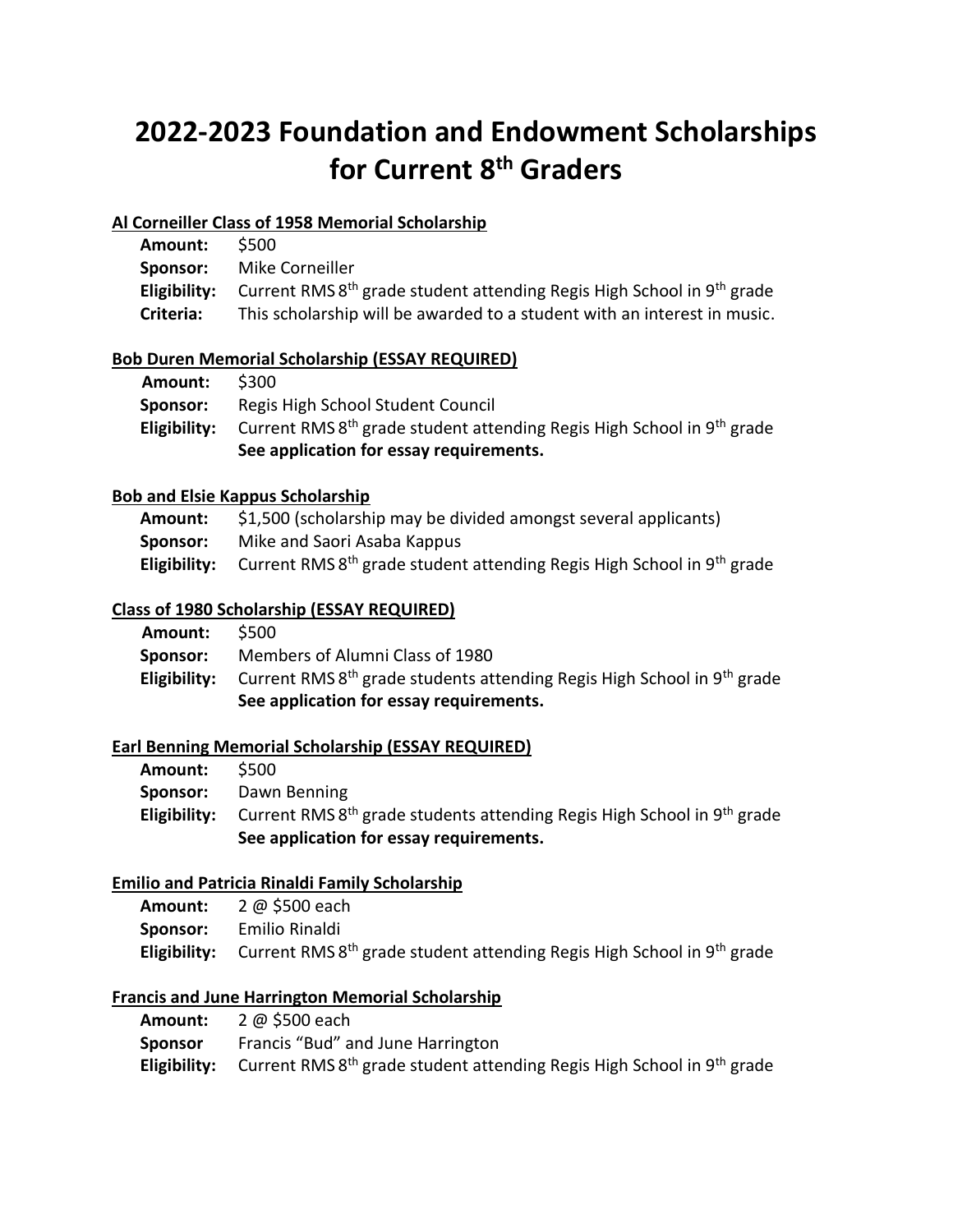# **Knights of Columbus John F. Kennedy Council Scholarship**

| Amount:  | \$500                                                                                                              |
|----------|--------------------------------------------------------------------------------------------------------------------|
| Sponsor: | Knights of Columbus John F. Kennedy Council                                                                        |
|          | <b>Eligibility:</b> Current RMS 8 <sup>th</sup> grade student attending Regis High School in 9 <sup>th</sup> grade |

# **Lydia Hanson Rock Memorial Scholarship**

**Amount:** \$500 **Sponsor:** Margaret Hanson and Mary Beth Hanson Eligibility: Current RMS 8<sup>th</sup> grade student attending Regis High School in 9<sup>th</sup> grade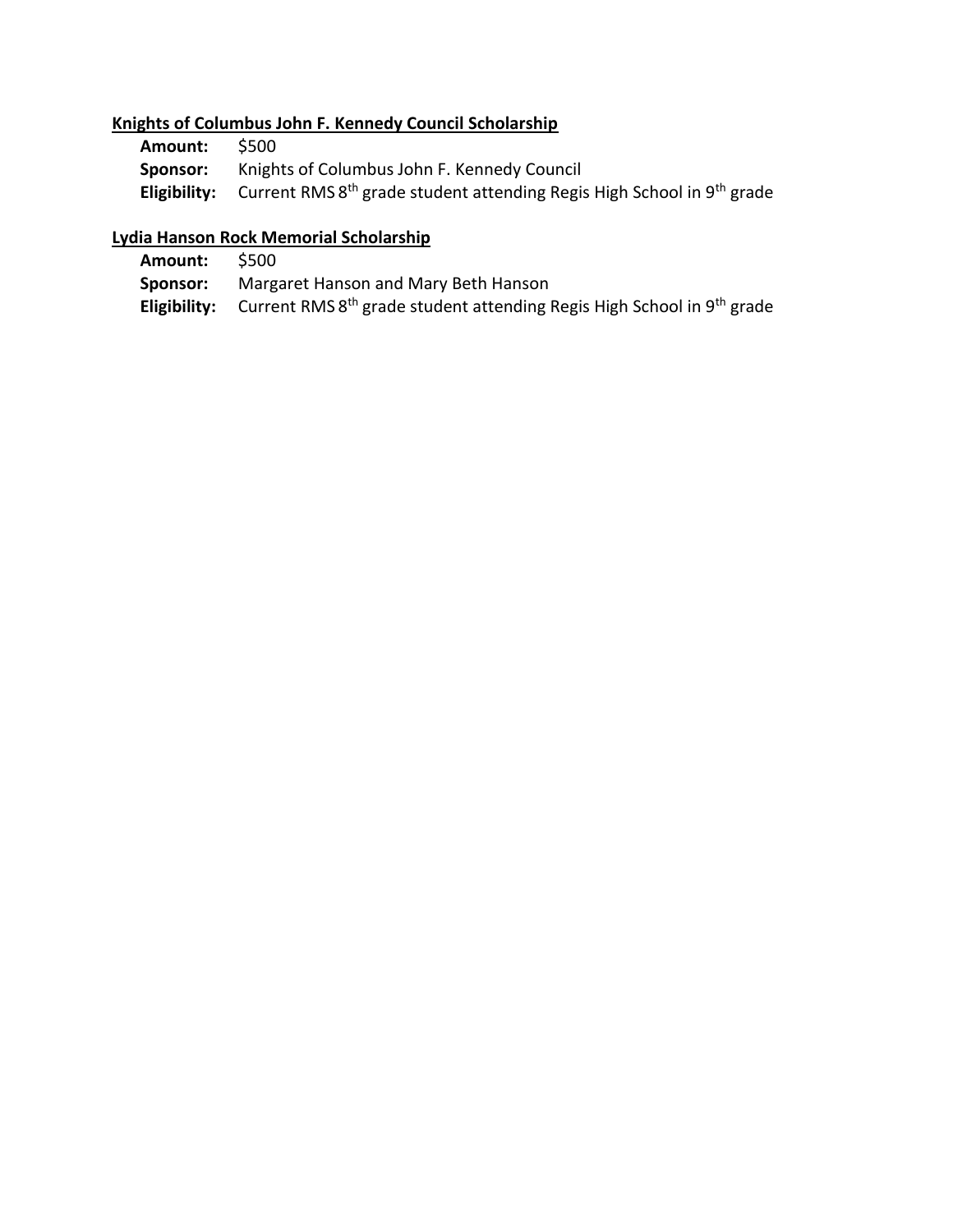# **2022-2023 Foundation and Endowment Scholarships for Current 9th, 10th, and 11th Graders**

#### **Bishop John Paul Class of '51 Scholarship**

| Amount: \$500 |                                                                                                                         |
|---------------|-------------------------------------------------------------------------------------------------------------------------|
|               | <b>Sponsor:</b> St. Patrick's Class of 1951                                                                             |
|               | <b>Eligibility:</b> Current 9 <sup>th</sup> , 10 <sup>th</sup> and 11 <sup>th</sup> grade students at Regis High School |

#### **Bob Duren Memorial Scholarship (ESSAY REQUIRED)**

| Amount:      | S300                                                                                                |
|--------------|-----------------------------------------------------------------------------------------------------|
| Sponsor:     | Regis High School Student Council                                                                   |
| Eligibility: | Current 9 <sup>th</sup> , 10 <sup>th</sup> and 11 <sup>th</sup> grade students at Regis High School |
| Criteria:    | See application for essay requirements.                                                             |

#### **Cairns Family Scholarship**

| Amount: | \$1000                                                                                                                                                 |
|---------|--------------------------------------------------------------------------------------------------------------------------------------------------------|
|         | <b>Sponsor:</b> Jeffrey and Katherine Cairns                                                                                                           |
|         | <b>Eligibility:</b> Current 8 <sup>th</sup> , 9 <sup>th</sup> , 10 <sup>th</sup> , and 11 <sup>th</sup> grade students at Regis Middle and High School |

# **Charles and Caroline Loechler Memorial Scholarship**

| Amount: | S1.000                                                                                                                  |
|---------|-------------------------------------------------------------------------------------------------------------------------|
|         | <b>Sponsor:</b> Marilyn Loechler                                                                                        |
|         | <b>Eligibility:</b> Current 9 <sup>th</sup> , 10 <sup>th</sup> and 11 <sup>th</sup> grade students at Regis High School |

#### **Daniel and Marilyn Brey Family Scholarship**

| <b>Amount:</b> | S <sub>250</sub>                                                                                                        |
|----------------|-------------------------------------------------------------------------------------------------------------------------|
| Sponsor:       | Judine Brey                                                                                                             |
|                | <b>Eligibility:</b> Current 9 <sup>th</sup> , 10 <sup>th</sup> and 11 <sup>th</sup> grade students at Regis High School |
| Criteria:      | Applicants must participate in music (band or choir) or visual or dramatic arts.                                        |

#### **Dr. Stephen Kurth Scholarship (LETTER OF RECOMMENDATION REQUIRED)**

| Amount:      | 2 @ \$1,500 each                                                                                                                                                                                                                            |
|--------------|---------------------------------------------------------------------------------------------------------------------------------------------------------------------------------------------------------------------------------------------|
| Sponsor:     | Mike and Saori Asaba Kappus                                                                                                                                                                                                                 |
| Eligibility: | Current $9th$ , $10th$ , and $11th$ grade students at Regis High School                                                                                                                                                                     |
| Criteria:    | The applicant must have a desire to pursue further education after HS<br>graduation, and the application for this scholarship must include a written<br>recommendation from a teacher or support person who has worked with the<br>student. |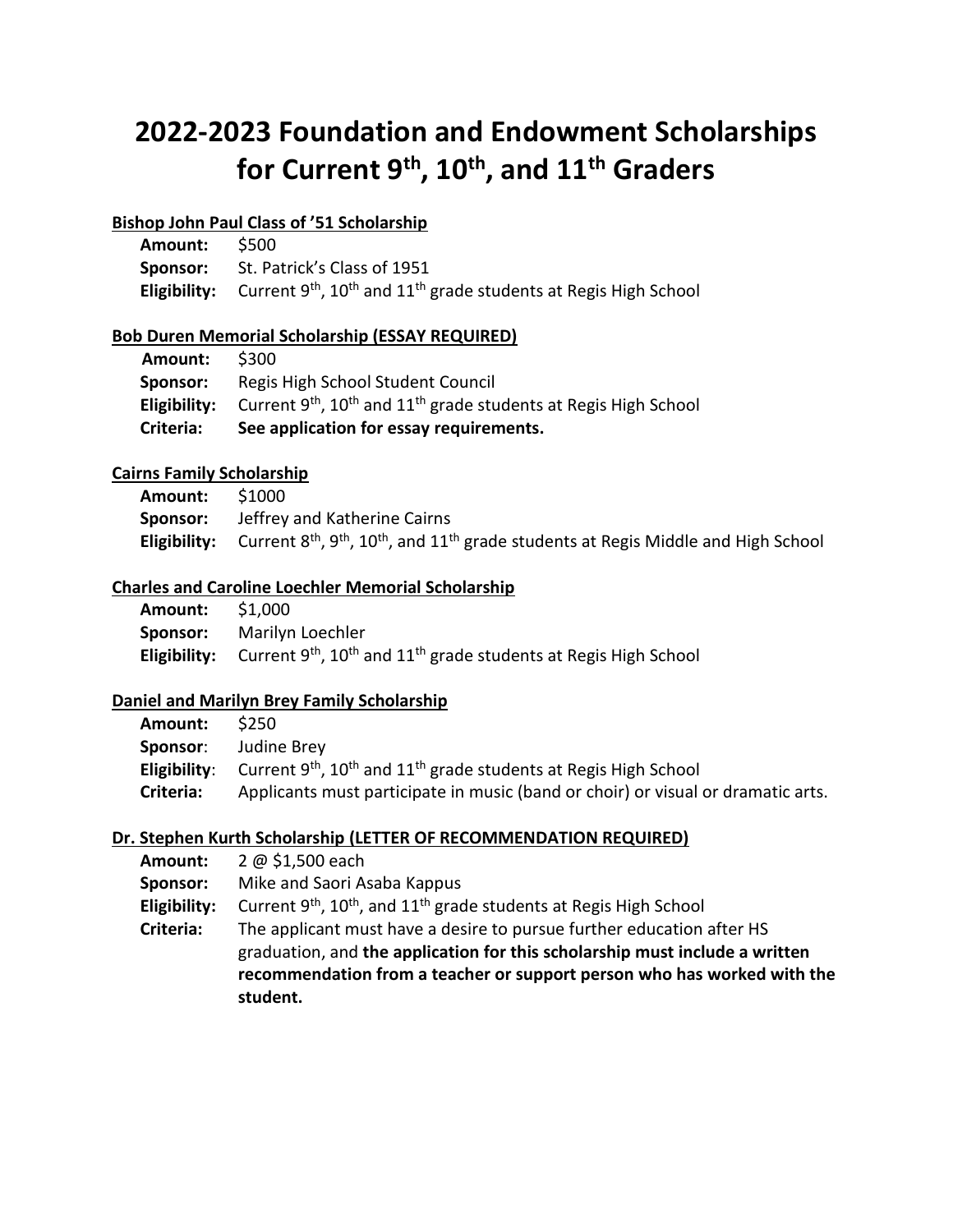#### **Earl Benning Memorial Scholarship (ESSAY REQUIRED)**

| Criteria:      | See application for essay requirements.                                                                                 |
|----------------|-------------------------------------------------------------------------------------------------------------------------|
|                | <b>Eligibility:</b> Current 9 <sup>th</sup> , 10 <sup>th</sup> and 11 <sup>th</sup> grade students at Regis High School |
|                | <b>Sponsor:</b> Dawn Benning                                                                                            |
| <b>Amount:</b> | - S500                                                                                                                  |

# **Eau Claire County Chapter of Wisconsin Right to Life**

| Amount:  | 2 @ \$500 each                                                              |
|----------|-----------------------------------------------------------------------------|
| Sponsor: | Wisconsin Right to Life-Eau Claire/Steve Werner                             |
|          | Eligibility: Current 9th, 10th and 11th grade students at Regis High School |

#### **Edward Carlson Class of 1958 Scholarship**

| Amount: | 3 @ \$500 each                                                                                                          |
|---------|-------------------------------------------------------------------------------------------------------------------------|
|         | <b>Sponsor:</b> Edward Carlson                                                                                          |
|         | <b>Eligibility:</b> Current 9 <sup>th</sup> , 10 <sup>th</sup> and 11 <sup>th</sup> grade students at Regis High School |

# **Emilio and Patricia Rinaldi Family Scholarship**

| Amount: | - S500                                                                                                                  |
|---------|-------------------------------------------------------------------------------------------------------------------------|
|         | <b>Sponsor:</b> Emilio Rinaldi                                                                                          |
|         | <b>Eligibility:</b> Current 9 <sup>th</sup> , 10 <sup>th</sup> and 11 <sup>th</sup> grade students at Regis High School |

# **Father John Rossiter Scholarship**

| Amount:  | \$500                                                                                              |
|----------|----------------------------------------------------------------------------------------------------|
| Sponsor: | Students and Friends of Fr. John Rossiter, former Principal of Regis High School                   |
|          | <b>Eligibility:</b> Current $9^{th}$ , $10^{th}$ and $11^{th}$ grade students at Regis High School |

#### **Francis and June Harrington Memorial Scholarship**

| Amount:        | 2 @ \$1,000 each                                                                                                        |
|----------------|-------------------------------------------------------------------------------------------------------------------------|
| <b>Sponsor</b> | Francis "Bud" and June Harrington                                                                                       |
|                | <b>Eligibility:</b> Current 9 <sup>th</sup> , 10 <sup>th</sup> and 11 <sup>th</sup> grade students at Regis High School |

#### **Frances Kurth Scholarships**

| <b>Amount:</b>  | 2 @ \$1,500 each                                                                                                        |
|-----------------|-------------------------------------------------------------------------------------------------------------------------|
| <b>Sponsor:</b> | Mike and Saori Asaba Kappus                                                                                             |
|                 | <b>Eligibility:</b> Current 9 <sup>th</sup> , 10 <sup>th</sup> and 11 <sup>th</sup> grade students at Regis High School |

#### **Fred and Patricia Urmann Scholarship**

| Amount: \$500 |                                                                                                                         |
|---------------|-------------------------------------------------------------------------------------------------------------------------|
|               | <b>Sponsor:</b> Urmann Family                                                                                           |
|               | <b>Eligibility:</b> Current 9 <sup>th</sup> , 10 <sup>th</sup> and 11 <sup>th</sup> grade students at Regis High School |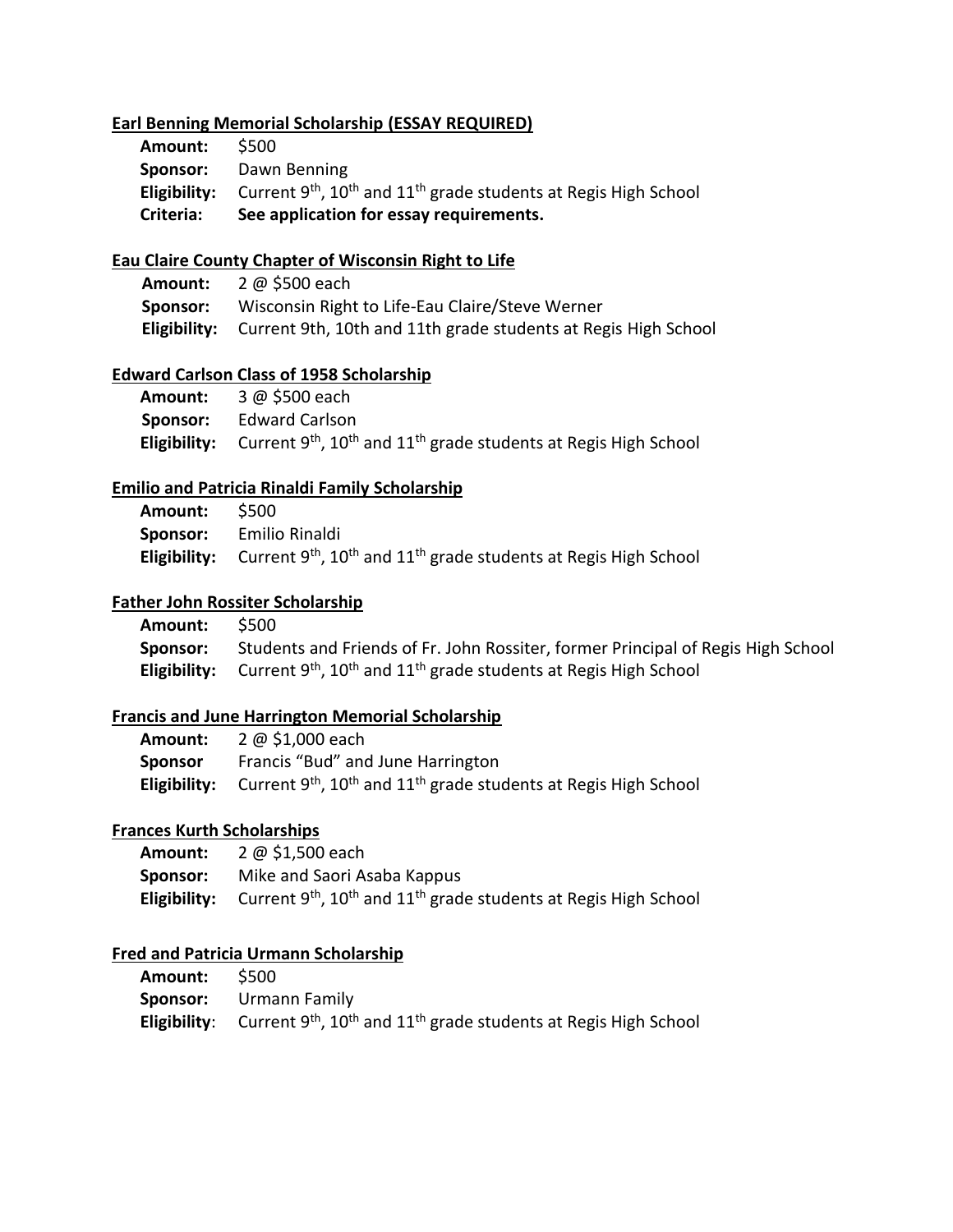#### **George "Mike" & Patricia Carroll Memorial Scholarship**

| Amount: | S250                                                                                                                    |
|---------|-------------------------------------------------------------------------------------------------------------------------|
|         | <b>Sponsor:</b> Dan & Peggy Carroll and Gerogia Carroll Hill                                                            |
|         | <b>Eligibility:</b> Current 9 <sup>th</sup> , 10 <sup>th</sup> and 11 <sup>th</sup> grade students at Regis High School |

# **Greg "Mouse" Bement Scholarship**

| <b>Amount:</b> | S250                                                                                                                    |
|----------------|-------------------------------------------------------------------------------------------------------------------------|
|                | <b>Sponsor:</b> Mary Bement                                                                                             |
|                | <b>Eligibility:</b> Current 9 <sup>th</sup> , 10 <sup>th</sup> and 11 <sup>th</sup> grade students at Regis High School |

#### **Hrubesh Family Scholarship**

|           | <b>Amount:</b> $2 \text{ } \textcircled{a}$ \$500 each                                                                  |
|-----------|-------------------------------------------------------------------------------------------------------------------------|
| Sponsor:  | Larry and Mary Hrubesh                                                                                                  |
|           | <b>Eligibility:</b> Current 9 <sup>th</sup> , 10 <sup>th</sup> and 11 <sup>th</sup> grade students at Regis High School |
| Criteria: | Applicants must show an interest in pursuing a career in the sciences.                                                  |

#### **Jerome Miller Family Scholarship**

| <b>Amount:</b> \$1,000 |                                                                                                                         |
|------------------------|-------------------------------------------------------------------------------------------------------------------------|
|                        | <b>Sponsor:</b> Penalee Miller                                                                                          |
|                        | <b>Eligibility:</b> Current 9 <sup>th</sup> , 10 <sup>th</sup> and 11 <sup>th</sup> grade students at Regis High School |

#### **John, Patricia, and Neil McElroy Memorial Scholarship**

| <b>Amount:</b> | \$1.000                                                                                                                 |
|----------------|-------------------------------------------------------------------------------------------------------------------------|
| Sponsor:       | John and Patricia McElroy and Neil McElroy '74                                                                          |
|                | <b>Eligibility:</b> Current 9 <sup>th</sup> , 10 <sup>th</sup> and 11 <sup>th</sup> grade students at Regis High School |

# **Joseph Janz '83 and James Janz Memorial Scholarship**

| Amount: \$500 |                                                                                                                         |
|---------------|-------------------------------------------------------------------------------------------------------------------------|
|               | <b>Sponsor:</b> Janice Janz                                                                                             |
|               | <b>Eligibility:</b> Current 9 <sup>th</sup> , 10 <sup>th</sup> and 11 <sup>th</sup> grade students at Regis High School |

#### **Judy Bye Henderson Memorial Scholarship**

| Amount: | 2 @ \$500 each                                                                                                          |
|---------|-------------------------------------------------------------------------------------------------------------------------|
|         | <b>Sponsor:</b> Mr. Gary Henderson                                                                                      |
|         | <b>Eligibility:</b> Current 9 <sup>th</sup> , 10 <sup>th</sup> and 11 <sup>th</sup> grade students at Regis High School |

#### **Knights of Columbus John F. Kennedy Council Scholarship**

| <b>Amount:</b> | - S500                                                                                                                  |
|----------------|-------------------------------------------------------------------------------------------------------------------------|
|                | Sponsor: Knights of Columbus John F. Kennedy Council                                                                    |
|                | <b>Eligibility:</b> Current 9 <sup>th</sup> , 10 <sup>th</sup> and 11 <sup>th</sup> grade students at Regis High School |